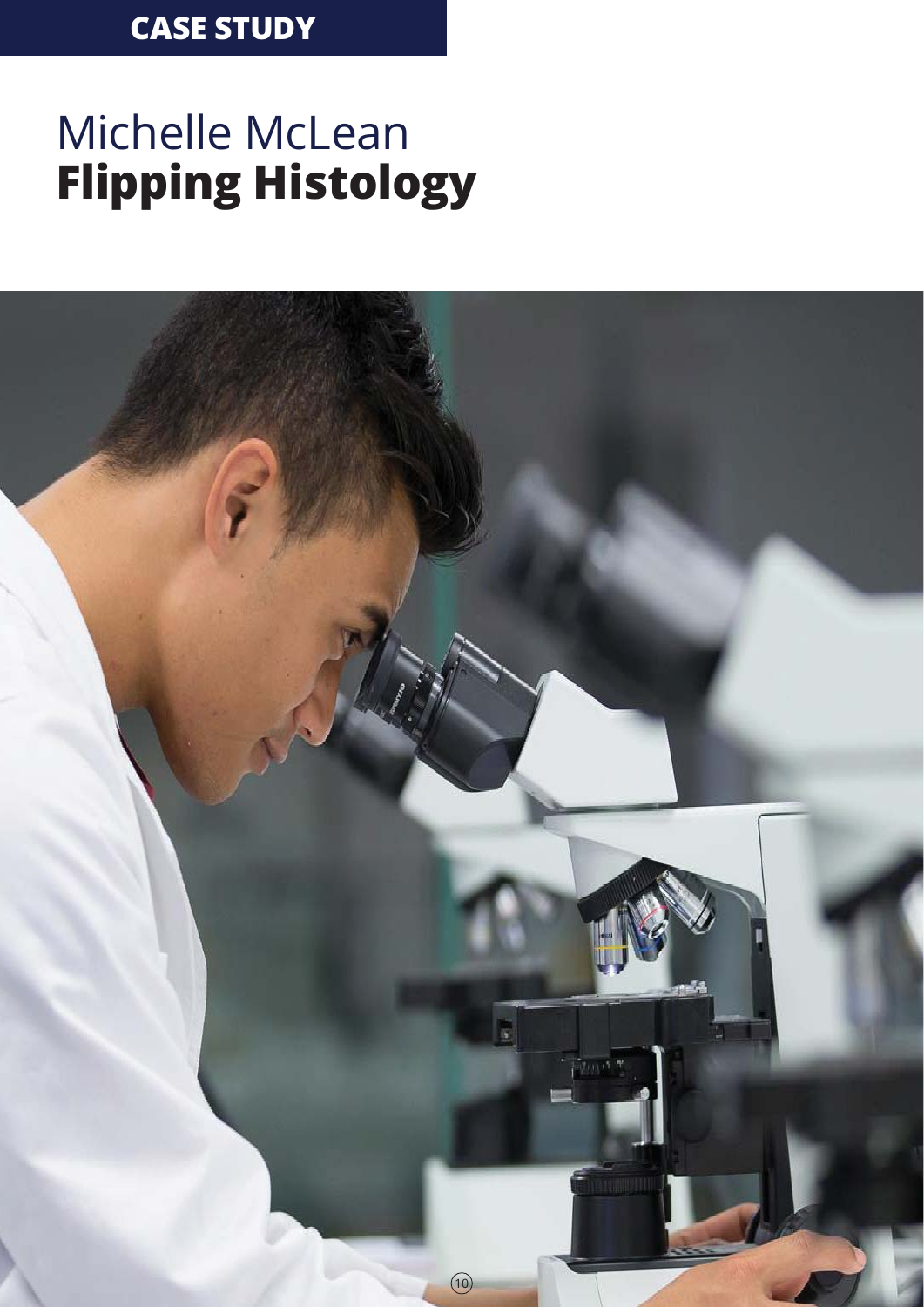Histology (Microanatomy) is traditionally difficult for medical students to master. It involves an understanding of how tissues are prepared, stained and sectioned. Each student needs to work out how best to identify the various tissues and often individual cells in glass slides.

This requires time in the laboratory as well as being able to visualise structures in 3D. During her first year at Bond, Professor Michelle McLean delivered an "inherited" set of laboratory notes and some modified PowerPoints in a traditional didactic way.

She was frustrated by student comments like "she uses big words". As part of the implementation of a new curriculum in 2013, combined with an overarching philosophy of learner-centredness in which students are expected to be active participants in their learning, Michelle decided to "flip" the way students engaged with the Histology component in the integrated medical program.

Flipping Histology entailed using Camtasia to record a video version of what would have been a traditional didactic lecture delivered in a face-to-face class.

These voice-over PowerPoint (VOPP) videos are released at the start of the week with the appropriate problem-based learning case. Learners are expected to work through the VOPP in preparation for a quiz developed in TurningPoint (typically in groups), allowing students and Michelle to identify areas requiring further explanation.

This is followed a day or two later by a laboratory practical in which students consolidate their theoretical knowledge about tissue structure and function. Sometimes the week ends with groups of students working through clinical cases to apply their understanding of normal structure and function to when "things go wrong". During these sessions, a clinician contributes so that students appreciate the relevance to clinical practice.

#### **Successes and Benefits**

Michelle believes that the majority of the students have embraced the challenge of preparing in advance for sessions. According to their online feedback and eTEVALS, VOPPs (+/- 1h duration) allow students to stop and re-listen as well as take notes.

Face-to-face sessions then become opportunities to check their knowledge and understanding rather than learn new content. Students have commented:

*"The online podcasts are more educational then the in-class lectures for Histology because the online podcasts go into more depth and can be stopped and started to ensure we can go at our own speed."*

*"The use of podcasts before lectures was really helpful, especially because you can do them in your own time and pause and take notes. The in-lecture quizzes also assisted in realising which concepts were more emphasised and delving into more complex questions was helpful as well."*

An analysis of the multiple choice questions over the past two years, revealed that students have passed most of the Histology questions well.

These questions typically feature images and application of knowledge, requiring higher order thinking skills. The point biserial (PB) indices are generally above 0.2, which is considered acceptable in terms of being discriminating.

A fair few PBs are in the 0.3-0.45 range, which Michelle takes as a success.

> *"The online podcasts are more educational then the in-class lectures for histology because the online podcasts go into more depth and can be stopped and started to ensure we can go at our own speed."*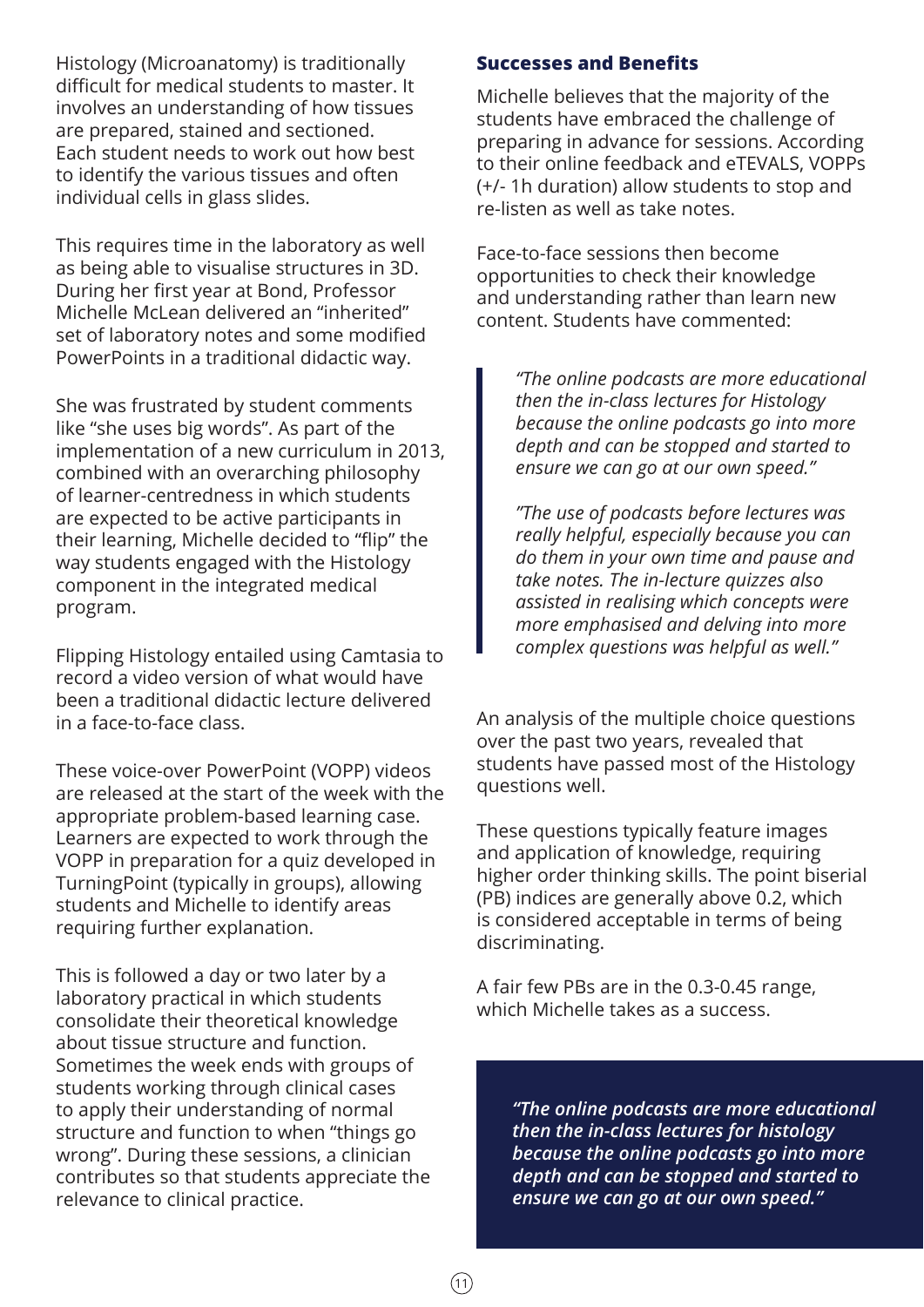#### **Challenges**

Flipping one's sessions takes time. In the particular case of Histology, any "lectures" (called large group resource sessions in Medicine) had to be recorded and this meant learning to use Camtasia software. Although Michelle doesn't consider herself to be a digital native or even digitally adept, she was able to successfully produce basic Camtasia videos. Michelle noted, however, the need for a refresher when she had not used Camtasia for a while. Once the VOPPs have been recorded, they can be effectively used until the slide content needs to be replaced or updated. With the assistance of the Office of Learning and Teaching it is, however, possible to edit the existing Camtasia videos, splicing and inserting updated content.

#### **Feedback Received**

Michelle's approach has hit the mark for students who have embraced the responsibility of preparing in advance for class. Students have commented that:

*"(Michelle) uses many visual cues and asks complex questions."*

*"Her visual approach during the lectures and the fact that we would have to watch the lecture prior to the session and then do a quiz."*

Only one negative comment was received from a student about the voice being too slow in the VOPPs. This student was presumably unaware that the VOPP (and hence the voice) could be sped up, suggesting that some students may need upskilling in technology use.



#### **Impact on Student Learning**

From the eTEVALS, it was clear that students recognised the importance of taking responsibility for their learning. Students identified where, when and how they had learnt:

*"The way the laboratory sessions were set up meant that in order to get the most out of each session, we were encouraged to come prepared (and with prior reading/ knowledge) otherwise we would not have gained as much from it."*

*"Asking questions during class and providing quizzes to test our knowledge forced me to be up to date with the current learning."*

*"The quiz was probably the most beneficial part for me as I was then able to really hone in on what I had understood and learnt, and what I hadn't."*

*"I liked that she would give us video podcasts for self-directed learning and would test our understanding during the large group sessions. I felt that I gained the most from her sessions for this reason."*

*"The quiz was probably the most benefi cial part for me as I was then able to really hone in on what I had understood and learnt, and what I hadn't."*

#### **Advice to Colleagues**

Take the plunge and switch from teaching to learning. Over the past two years, students have progressed from seeing Histology as a mountain to climb to something challenging but manageable. Some have even said that they "love" Histology! The effect of the flipping on Michelle's classroom in eTEVAL results was immediate, with both the qualitative and the quantitative components validating the approach.

Traditionalists might complain that if material is provided upfront (such as the VOPP), students won't attend sessions. Michelle has not found this to be the case. Attendance at the face-to-face sessions (quiz and practicals) is about 95%.